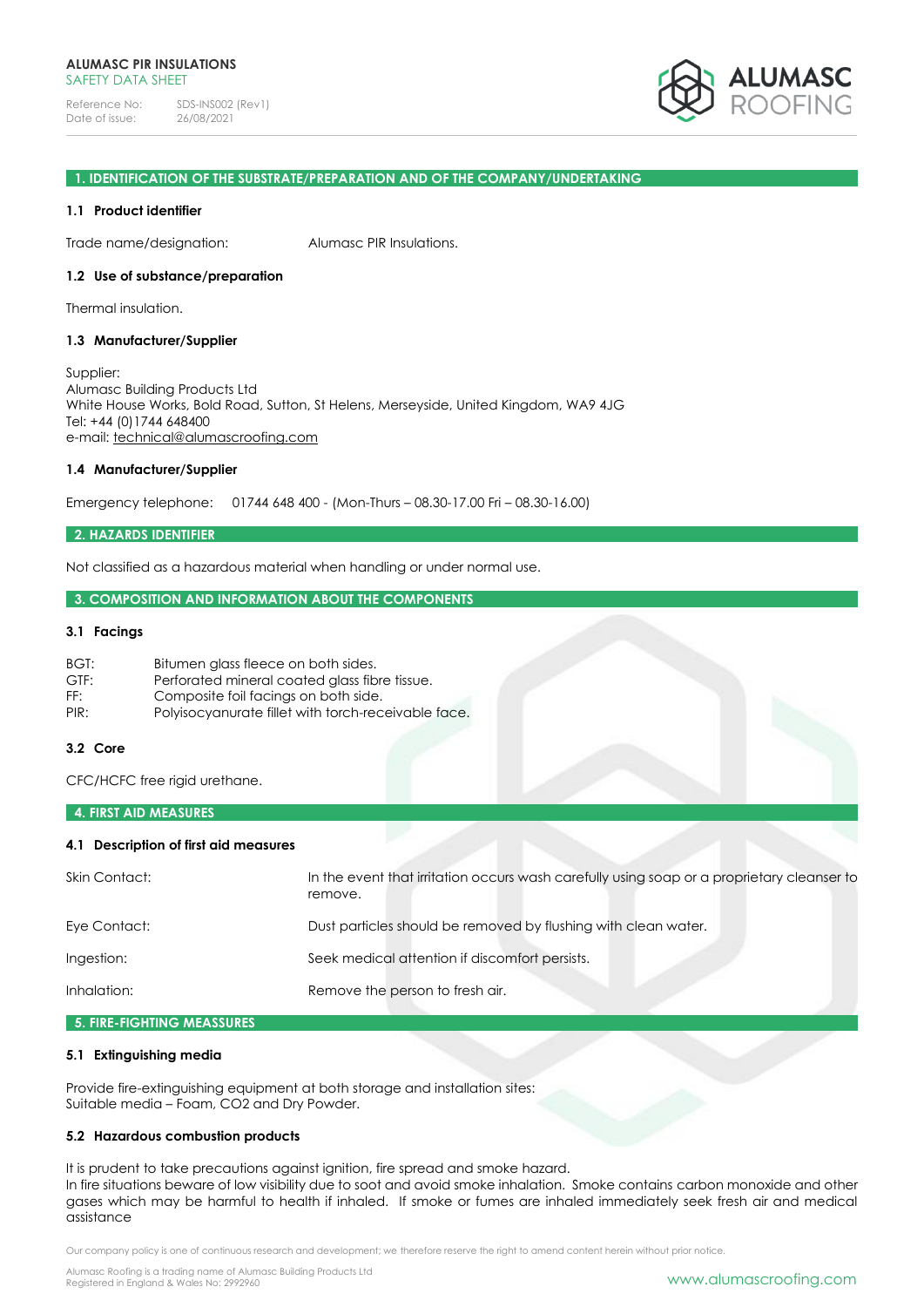#### **ALUMASC PIR INSULATIONS** SAFFTY DATA SHFFT

Reference No: SDS-INS002 (Rev1)<br>Date of issue: 26/08/2021 Date of issue:



## **5.3 Protection of fire-fighters**

Fire-fighters should use self contained breathing apparatus and saturate burning foam with water from a spray nozzle.

## **6. ACCIDENTAL RELEASE MEASURES**

Not applicable.

#### **7. HANDLING AND STORAGE**

## **7.1 Handling**

Store in original packing in a location free from any ignition hazard, such as open flames, cutting and welding torches, high surface temperature electric heaters and other forms of direct radiant heat.

## **7.2 Storage**

Keep product protected from the elements and do not stack more than 2.5 metres in height. Ensure stability of stack and provide adequate aisle space for access between stacks.

# **8. EXPOSURE CONTROLS/PERSONAL PROTECTION**

# **8.1 Inhalation**

| Inhalation: | Dust is not normally a hazard unless mechanical cutting is used. Where dust is<br>generated in confined spaces it is recommended that extraction be used. As with all<br>cutting procedures it is recommended that eye protection and disposable dust mask<br>complying with EN 149 FFP1 or FFP2 be worn. It is recommended when non-mechanical<br>cutting is carried out that the product is cut with a trimming knife to minimise the<br>generation of dust.<br>Man made mineral fibres are not classified under CHIP as hazardous, but are listed in<br>the COSHH regulations with a maximum exposure limit of 5 mg/m3. |
|-------------|----------------------------------------------------------------------------------------------------------------------------------------------------------------------------------------------------------------------------------------------------------------------------------------------------------------------------------------------------------------------------------------------------------------------------------------------------------------------------------------------------------------------------------------------------------------------------------------------------------------------------|
| Hands:      | It is recommended that gloves be worn when handling the product.                                                                                                                                                                                                                                                                                                                                                                                                                                                                                                                                                           |
| Eyes:       | As with all cutting procedures it is recommended that eye protection be worn.                                                                                                                                                                                                                                                                                                                                                                                                                                                                                                                                              |
| Skin:       | Glass fibre particles can be irritating to the skin and direct skin contact should be<br>avoided. Use suitable protective clothing (e.g. long sleeved garments) when handling.                                                                                                                                                                                                                                                                                                                                                                                                                                             |
| Other:      | The product is non load bearing in spanning applications. Access and work should not<br>be carried out on unsupported boards.                                                                                                                                                                                                                                                                                                                                                                                                                                                                                              |

# **9. PHYSICAL AND CHEMICAL PROPERTIES**

## **9.1 General information**

Supplied in board form with no significant odour. The foam element is yellow, with black facings on both sides.

#### **9.2 Important health, safety and environment information**

| Appearance:    | Light brown cellular core with black finish. |
|----------------|----------------------------------------------|
| Odour:         | Negligible.                                  |
| pH:            | Neutral.                                     |
| Melting point: | Not applicable.                              |
| Flash point:   | Not available – non flammable.               |
| Foam density:  | 432 kg/m nominal.                            |
| Solubility:    | Insoluble.                                   |
| Other data:    | None.                                        |

Our company policy is one of continuous research and development; we therefore reserve the right to amend content herein without prior notice.